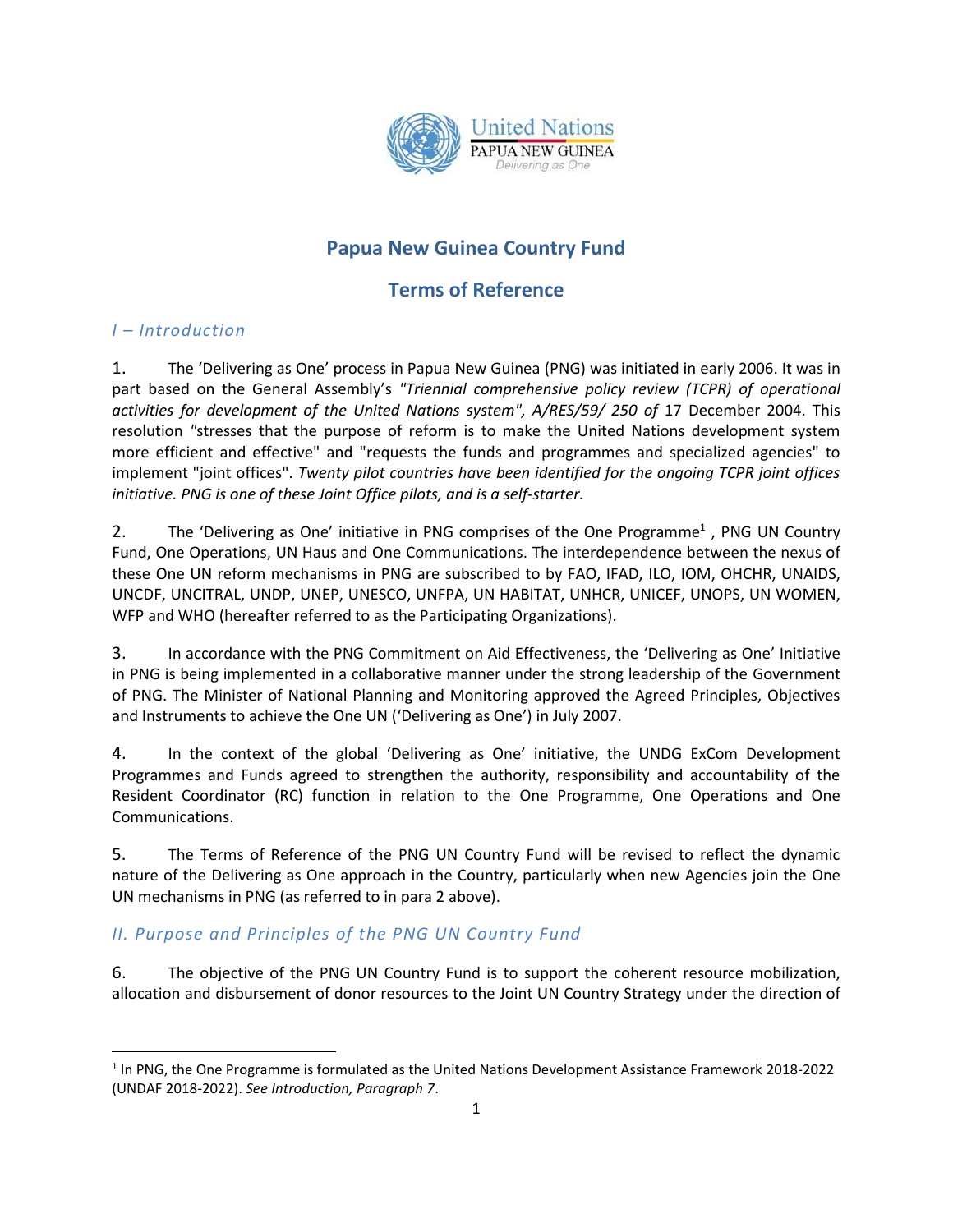the RC. The result includes enhanced overview and management of UN development resources and reduced transaction costs for partners when supporting the UN.

7. The key driver of the UN Country Strategy is the One Programme formulated as the United Nations Development Assistance Framework 2018-2022 (referred to as UNDAF). The UNDAF drives the remaining four other elements of the Joint UN Country Strategy, referred to as "Strategic Support" which includes the PNG UN Country Fund, One Operations, UN Haus and One Communications. Strategic support functions are defined as all non-programmatic intervention aimed at delivering UN Programmes efficiently and effectively.

8. In line with the structure outlined under point 7, the PNG UN Country Fund consists of two funding windows. Each window has detailed results matrices underpinning the anticipated results and resource requirements of the results areas of that window: **Window 1: Support to UNDAF 2018-2022** and **Window 2: Strategic Support**.

9. The PNG UN Country Fund conforms to the principles governing a pass-through arrangement as per the [UNDG Guidance on Establishing, Managing and Closing MDTFs.](http://mptf.undp.org/document/download/6132)

10. The PNG UN Country Fund is the proposed vehicle for further consolidation of country level funding mechanisms. All additional resources mobilized through the joint UN resource mobilization efforts and an increasing amount of agency non-core/other resources will be managed through the UN Country Fund. Agencies core/regular funds remain outside the UN Country Fund. In addition, the PNG UN Country Fund will manage resources mobilized in support of new initiatives responding to emerging needs within the context of the Joint UN Country Strategy, as determined by the RC, Participating Organisations and Government of PNG.

11. The PNG UN Country Fund will support partnership and communication between all stakeholders involved with PNG development led by the Government of PNG. Information given to the press, to the beneficiaries of the Joint UN Country Strategy, all related publicity material, official notices, reports and publications, shall acknowledge the role of the Government of PNG, the UN and the donors.

## *III- Description of the PNG UN Country Fund*

12. The PNG UN Country Fund shall be administered by the United Nations Development Programme (UNDP), through its Multi-Partner Trust Fund Office (MPTF Office), as Administrative Agent, on behalf of the Participating Organizations with the Government of PNG. The MPTF Office will administer the PNG UN Country Fund in accordance with its Regulations and Rules. It will perform the full range of Administrative Agent functions as per Memorandum of Understanding (MOU) signed with Participating Organizations and Standardized Administrative Arrangement signed with the donors, and will do so in accordance with the UNDG-agreed "Protocol on the Administrative Agent for Multi-Donor Trust Funds, Joint Programmes and UN Country Funds".

#### **Life Cycle of the PNG UN Country Fund**

13. The PNG UN Country Fund corresponds to the UNDAF 2018-2022 programme cycle.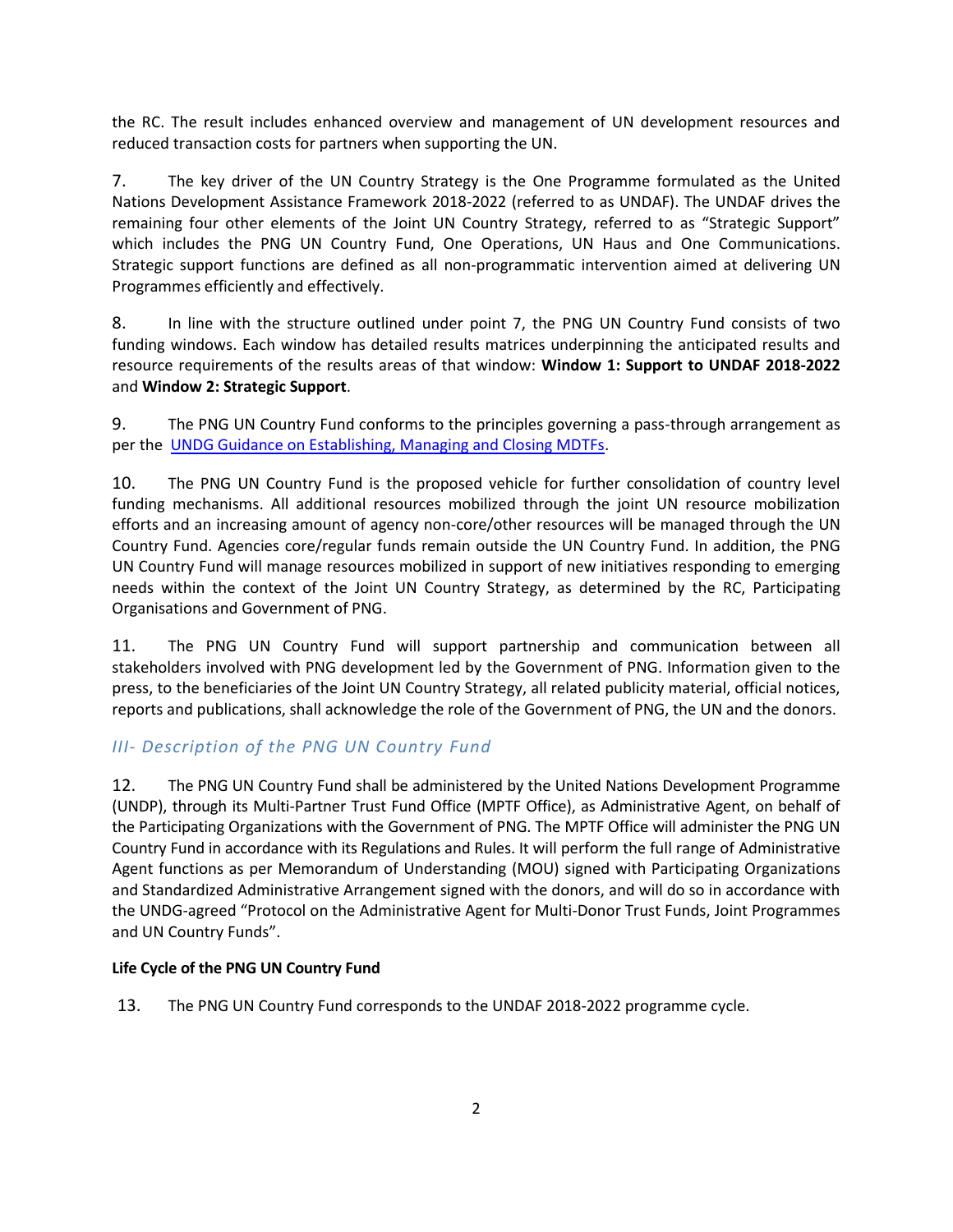#### **Contributions to the PNG UN Country Fund**

14. Contributions to the PNG UN Country Fund may be accepted from governments of Member States of the United Nations or from intergovernmental or non-governmental organisations, or from private sources. Acceptance of funds from the private sector will be guided by criteria stipulated in the UN system-wide guidelines for cooperation between the UN and the Business Community (the UN Secretary General's guidelines [http://www.un.org/partners/business/otherpages/guide.htm\)](http://www.un.org/partners/business/otherpages/guide.htm).

15. In support of the overarching aim of the PNG UN Country Fund, and to ensure maximum flexibility and adaptation to national priorities, a guiding principle for resource mobilization would be that donors are encouraged to contribute with multi-year pooled/unearmarked resources. Earmarking is generally discouraged and donors are asked to contribute un-earmarked funds to the degree possible*.* However, if this is not possible, earmarking at the window and outcome level may be accepted.

16. Contributions to the PNG UN Country Fund may be accepted in fully convertible currency. Such contributions shall be deposited in the bank accounts designated by the MPTF Office**.** The value of a contribution, if made in other than United States dollars, shall be determined by applying the United Nations operational rate of exchange in effect on the date contributions are received.

17. As the Administrator of the PNG UN Country Fund, the MPTF Office will be responsible for receiving all donor contributions in the PNG UN Country Fund Account established for this purpose, and in turn, will make transfers to the respective Participating Organizations if funds are available, within 3-5 business days upon receiving the completed fund transfer request from the RC.

18. The Participating Organizations will sign a standard MoU with the MPTF Office for the PNG UN Country Fund 2018-2022. The MOU sets out the terms and conditions under which the MPTF Office would work as Administrative Agent; the Participating Organizations would receive and use funds from the Fund account, as well as the functions and responsibilities of the Joint Programme Steering Committee and the RC (please see *IV Governance Arrangements*).

19. Each donor will sign a Standardized Administrative Arrangement with the MPTF Office as Administrative Agent, setting out the terms and conditions governing receipt and administration of the contributions. Each donor needs to clearly identify in its contribution it is in support of the first window of the PNG UN Country Fund (the UNDAF) or the second window (Strategic Support).

## **Eligibility for funding from the PNG UN Country Fund**

20. It is possible that any new UN Organization establishing a presence in PNG or any new or existing Non-Resident Agency participating in the One UNDAF prefers not to join or join the PNG UN Country Fund at a later stage. However, these agencies can only decide to join once a year, after the annual progress review.

21. Only Participating Organizations that have signed the MOU with the MPTF Office can receive funds from the PNG UN Country Fund. Implementing Partners will have access to resources from the PNG UN Country Fund through the Participating Organizations.

22. Non-Governmental Organisation partners involved in the UNDAF will have access to the PNG UN Country Fund through the Participating Organizations. The Participating Organization will utilise their standard Non-Governmental Organisation cooperation modalities for this purpose.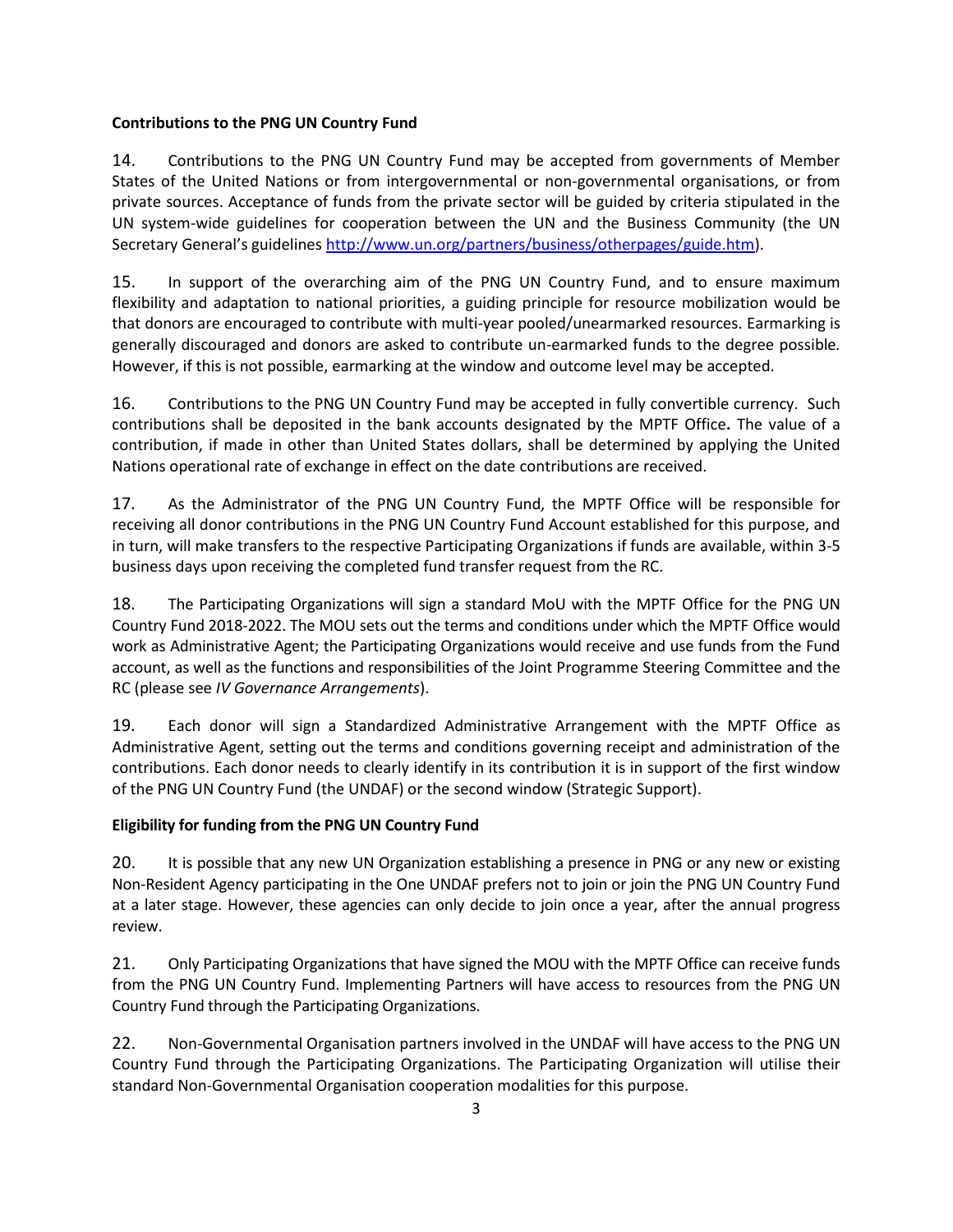#### **Utilization of the PNG UN Country Fund**

23. The PNG UN Country Fund will be utilized for meeting the un(der)funded costs of initiatives, including new initiatives responding to emerging needs, under the Joint UN Country Strategy. Details of such initiatives, including the respective budgets and implementation partners, will be set out in the results matrices underpinning the UNDAF and the relevant joint Annual Work Plans, programme or project documents.

#### *IV- Governance Arrangements*

24. The governance of the "PNG UN Country Fund" at the country level includes the Government of PNG and the Participating Organizations.

25. The overall management of the PNG UN Country Fund will be with the Joint Programme Steering Committee, under the leadership of the RC.

#### **The Resident Coordinator (RC)**

26. The RC will be responsible for:

- Strategic leadership of the PNG UN Country Fund based on the UNDAF 2018-2022 and the results framework of the other four 'Delivering as One' elements (PNG UN Country Fund, One Operations, UN Haus and One Communications);
- Engaging in Joint Resource Mobilization for the PNG UN Country Fund in collaboration with Participating Organizations;
- (S)he will be responsible for ensuring the documentation of the allocation process including the rationale for these decisions. Implementation of activities funded by the resources of the PNG UN Country Fund will be the responsibility of the Head of Participating Organizations. The RC will hold the Head of Participating Organizations accountable for their agency/organization's components of the results of initiatives funded through the PNG UN Country Fund;
- Ensuring consolidated PNG UN Country Fund level reporting, including to donors, based on reports from Participating Organizations and support from the Administrative Agent (ref below) and the RC's Office (RCO).

27. Joint work plan implementation will be the responsibility of the Head of Participating Organizations. The RC will hold Head of Participating Organizations accountable for their agency components of the results of initiatives funded through the PNG UN Country Fund.

#### **The Joint Programme Steering Committee**

28. The Joint Programme Steering Committee consists of the Government of PNG (Department of National Planning and Monitoring and the relevant line ministries) and the Heads of Participating Organizations. The Committee is jointly chaired by the RC and the Minister of the Department of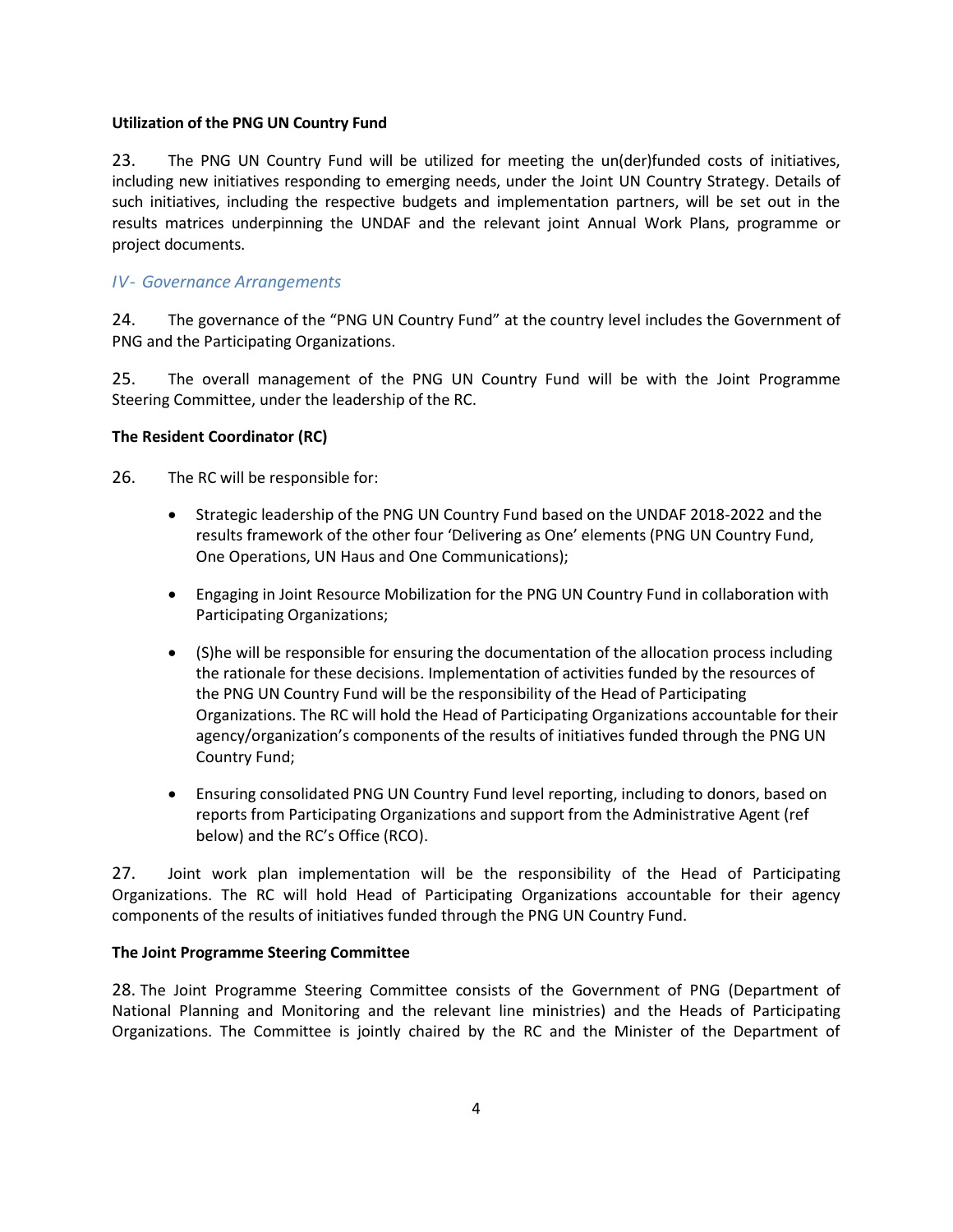National Planning and Monitoring.<sup>2</sup> The Administrative Agent is an ex-officio member and development partners are invited as observers, as appropriate.

- 29. Governance arrangements for the PNG UN Country Fund:
	- The Joint Programme Steering Committee sets the high-level priority areas at the yearly meetings and has oversight of the PNG UN Country Fund.
	- Resources are allocated under the leadership of the RC on behalf of the Joint Programme Steering Committee based on recommendations from the Inter-Agency Priority Working Groups and Heads of Participating Organizations.
	- The *Administrative Agent will* transfer resources after receiving explicit instructions from the RC through a completed and signed transfer request form, Annual Work Plans or other supporting documentation.

30. The Joint Programme Steering Committee shall be kept abreast of the allocation process, which follows the allocation criteria set forth in the Budgetary Framework. In support of the allocation process, the Joint Programme Steering Committee may seek inputs from Inter-Agency Task Teams, and/or establish ad hoc sub-committees to deal with emerging issues, as appropriate.

The **Resident Coordinator** will be responsible for:

- Strategic leadership of the PNG Country Fund on the basis of th[e UNDAF 2018-202](http://mptf.undp.org/document/download/9533)2, and the results framework of the other four Delivery as One elements (Country Fund, UN Operations, UN Haus and UN Communications and Advocacy);
- Engaging in Joint Resource Mobilization for the PNG UN Country Fund in collaboration with Participating UN Organizations;
- (S)he will be responsible for ensuring the documentation of the allocation process including the rationale for these decisions. Implementation of activities funded by the resources of the Country Fund will be the responsibility of the Head of Participating UN Organizations. The RC will hold Head of Participating UN Organizations accountable for their agency/organization's components of the results of initiatives funded through the Country Fund;
- Ensuring consolidated PNG UN Country Fund level reporting, including to donors, based on reports from Participating Organizations and support from the Administrative Agent (ref below) and the Resident Coordinator's Office.

#### The **Government of PNG/UN Programme Steering Committee** is responsible for:

- Monitoring of overall delivery and results of the [UNDAF 2018-202](http://mptf.undp.org/document/download/9533)2;
- Outlining of programmatic priorities and allocating resources at the inter-agency outcome level for the next annual programme cycle, in accordance with agreed allocation procedures.

#### The **UN Country Team** is responsible for:

l

Monitoring of overall delivery of Joint UN Country Strategy results;

 $2$  In the absence of the Minister, the Secretary of the Department of National Planning and Monitor shall assume this function.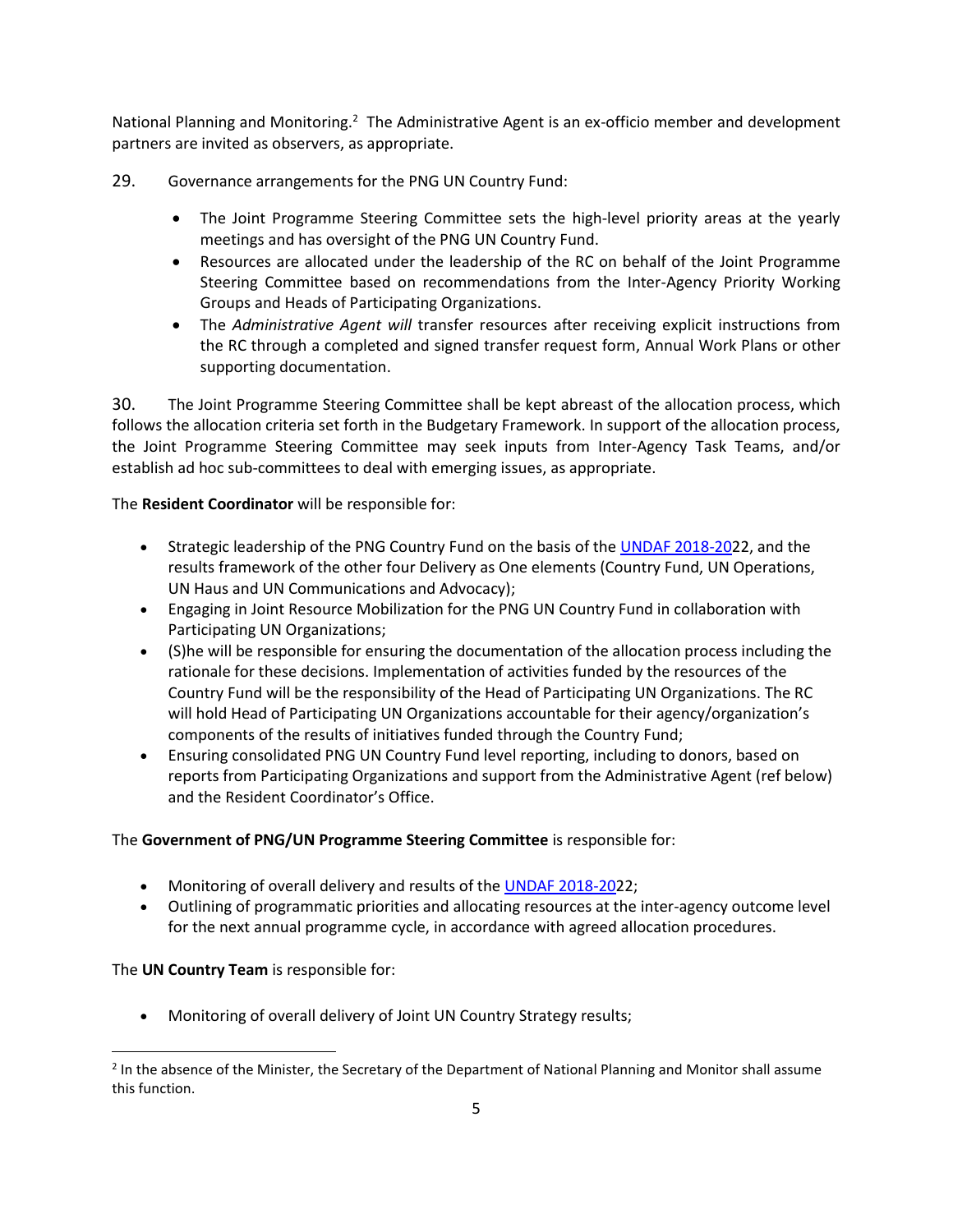- As part of the Programme Steering Committee, the UNCT outlines programmatic priorities and allocating resources at the inter-agency outcome level for the next annual programme cycle, in accordance with agreed allocation procedures;
- Mediation of disputes in case of disagreements on allocation, utilization or management of funds from the Country Fund.

#### **The Administrative Agent**

- *31.* The MPTF Office's responsibilities as Administrative Agent will include the following:
	- Receipt, administration and management of contributions from Donors;
	- Disbursement of funds to Participating Organizations, in accordance with instructions of the RC, on behalf of the Joint Programme Steering Committee, and in accordance with the approved Annual Work Plans;
	- Provision of consolidated narrative and financial reports on the PNG UN Country Fund Account to the RC, Joint Programme Steering Committee and Donors, based on progress reports received from Participating Organizations, in accordance with the reporting schedule specified in the Standard Administrative Arrangement.

In line with the MOU between Participating Organizations and the Administrative Agent, a clear delineation, including distinct reporting lines and an accountability framework, has been established and will be maintained within UNDP between its functions as an Administrative Agent, exercised by the MPTF Office and its functions as a Participating Organization, exercised by the UNDP PNG Country Office.

32. In conformity with the UNDG Guidelines on Joint Programming, the Administrative Agent and the Participating Organizations will be entitled to deduct their administrative agent fee and indirect costs respectively on contributions received. The Administrative Agent's fee will be 1%. The fee will be deducted from the contributions to the PNG UN Country Fund at the time they are deposited. The indirect costs of the Participating Organizations will be maximum 7%.

#### **Support services provided by the RCO<sup>3</sup>**

 $\overline{\phantom{a}}$ 

33. The RCO is responsible for support to the strategic leadership role of the RC for the PNG UN Country Fund. It will provide support in all the designated tasks for the RC. Drawing on the consolidated reports from the Administrative Agent, the RCO will provide to the RC and Joint Programme Steering Committee analysis of resource requirements, funding gaps, resource mobilization efforts, consolidation of the annual progress reports, advice on resource allocations, analysis of progress and lessons to be learned for future programme implementation. It will circulate the finalised annual progress report on the PNG UN Country Fund to the Joint Programme Steering Committee for consultation. The RCO will

<sup>&</sup>lt;sup>3</sup> Arrangements listed below are considered a minimum standard necessary for the RC to effectively carry out his/her responsibilities in the context of the PNG UN Country Fund. Additional staff may be required to maintain the UN System's service delivery levels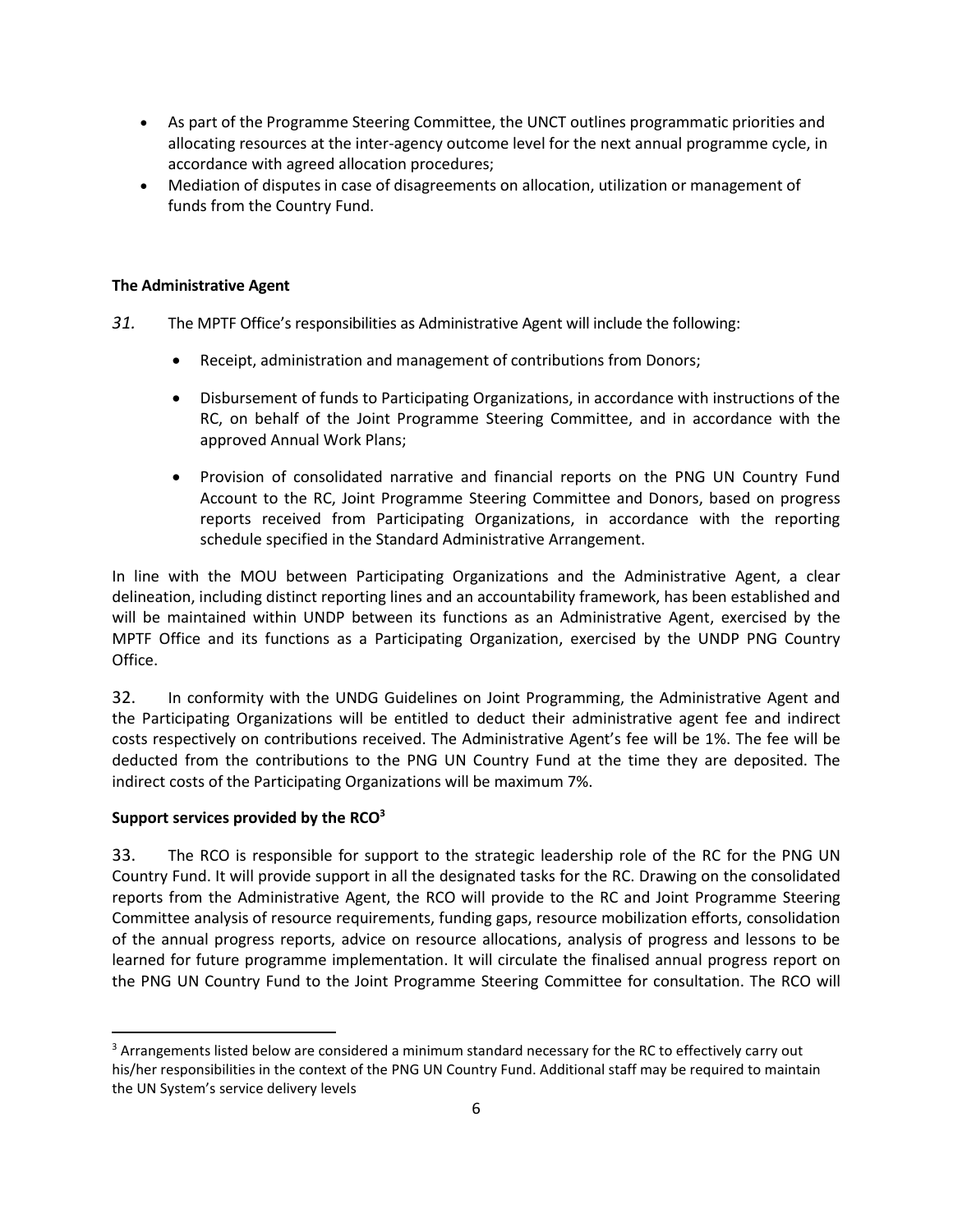ensure that these reports are distributed to all donors contributing to the Fund and maintain an appropriate level of fund information to ensure transparency.

*34.* A focal point designated within the RCO will be dedicated to supporting the quality assurance of the PNG UN Country Fund. The costs of this support may be charged directly to the PNG UN Country Fund Account, in accordance with the provisions of the MOU and Standardized Administrative Arrangement.

## *V – Decision Making / Contribution Allocation*

35. The PNG UN Country Fund, under the strategic leadership of the RC, is intended to facilitate the realization of Inter-Agency outcomes by strengthening the planning and coordination process, tying the funding allocation to the UNDAF 2018-2022 and channeling funds towards priority needs. The PNG UN Country Fund is focused on ensuring contributions are available for the Participating Organizations to respond, inter alia, to emerging and unforeseen circumstances thereby enhancing the flexibility and responsiveness of the UN system.

36. To document the specific allocation criteria and process, the Budgetary Framework has been established.<sup>4</sup>

## *VI – Monitoring and Evaluation*

37. Monitoring and Evaluation of the initiatives funded under the PNG UN Country Fund will follow Standard Monitoring and Evaluation procedures described in the UNDAF 2018-2022.

38. Donors, the RC, the Administrative Agent and the Participating Organizations will hold annual consultations, as appropriate, to review the status of the PNG UN Country Fund. These consultations will be part of the Annual Progress Reviews of the UNDAF.

39. In addition, the Joint Programme Steering Committee may commission a regular, independent lessons learned and review exercise relating to the PNG UN Country Fund.

40. At the project/programme level, Participating Organizations assume full programmatic and financial accountability for the funds disbursed to them by the Administrative Agent and undertake Monitoring and Evaluation in accordance with their own regulations, rules, directives and procedures.

## *VII – Audit*

41. Agency-specific auditing will be subject exclusively to the internal and external procedures provided for in the financial regulations, rules and directives of the respective Participating Organizations.

42. The activities of the Administrative Agent will be subject exclusively to the internal and external auditing procedures provided for in the financial regulations, rules and directives of UNDP.

## *VIII- Reporting*

 $\overline{\phantom{a}}$ 

<sup>&</sup>lt;sup>4</sup> Ref section 8, "PNG UN Budgetary Framework".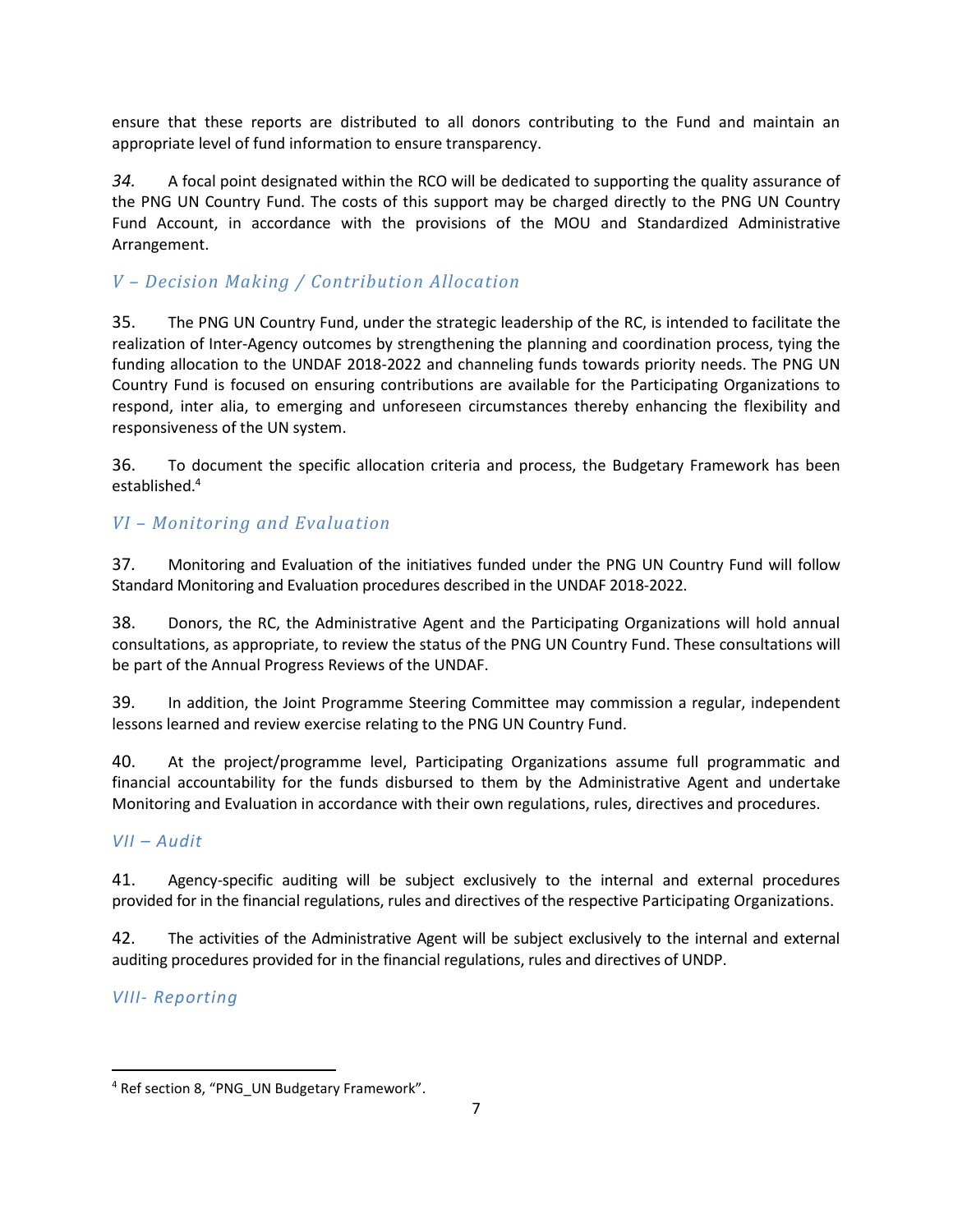43. Reporting requirements leverage to the maximum extent existing reporting structures in place as part of the progress and annual reviews of the UNDAF.

44. Each Participating Organization shall provide the Administrative Agent with the following statements and reports prepared in accordance with a harmonised accounting and reporting procedures applicable to the Participating Organization concerned:

- (a) Annual narrative progress reports, to be provided no later than three months (31 March) after the end of the calendar year;
- (b) Annual financial statements and reports as of 31 December with respect to the funds disbursed to it from the PNG UN Country Fund Account, to be provided no later than four months (30 April) after the end of the calendar year;
- (c) Final narrative reports, after the completion of the activities in the Joint UN Country Strategy and including the final year of the activities in the Joint UN Country Strategy, to be provided no later than four months (30 April) of the year following the financial closing of the Joint UN Country Strategy. The final report will give a summary of results and achievements compared to the goals and objectives of the Joint UN Country Strategy; and
- (d) Certified final financial statements and final financial reports after the completion of the activities in the Joint UN Country Strategy and including the final year of the activities in the Joint UN Country Strategy, to be provided no later than six months (30 June) of the year following the financial closing of the Joint UN Country Strategy.

In line with PNG's Commitment on Aid Effectiveness, until such a time that a harmonised reporting format and procedure is mutually agreed and accepted by the Joint Programme Steering Committee, the Participating Organizations will utilise for financial reporting the categories agreed by UN Development Group.

45. The Administrative Agent will prepare consolidated narrative progress and financial reports, based on the reports referred to in paragraph above and will provide (a) and (b) by 31 May and (c) and (d) by 31 July to the Joint Programme Steering Committee and to each Donor that has contributed to the PNG UN Country Fund, in accordance with the timetable established in the Standard Administrative Arrangement.

46. The Administrative Agent will also provide the Joint Programme Steering Committee and Donors with the following statements on its activities as Administrative Agent:

- a. Certified annual financial statement ("Source and Use of Funds") to be provided no later than five months (31 May) after the end of the calendar year; and
- b. Certified final financial statement ("Source and Use of Funds") to be provided no later than seven months (31 July) of the year following the financial closing of the PNG UN Country Fund.
- 47. Consolidated PNG UN Country Fund reporting and documentation, including agreements, will be posted on [http://pg.one.un.org/,](http://pg.one.un.org/) as well as on the on the GATEWAY of the Administrative Agent [\(http://mptf.undp.org\)](http://mptf.undp.org/).